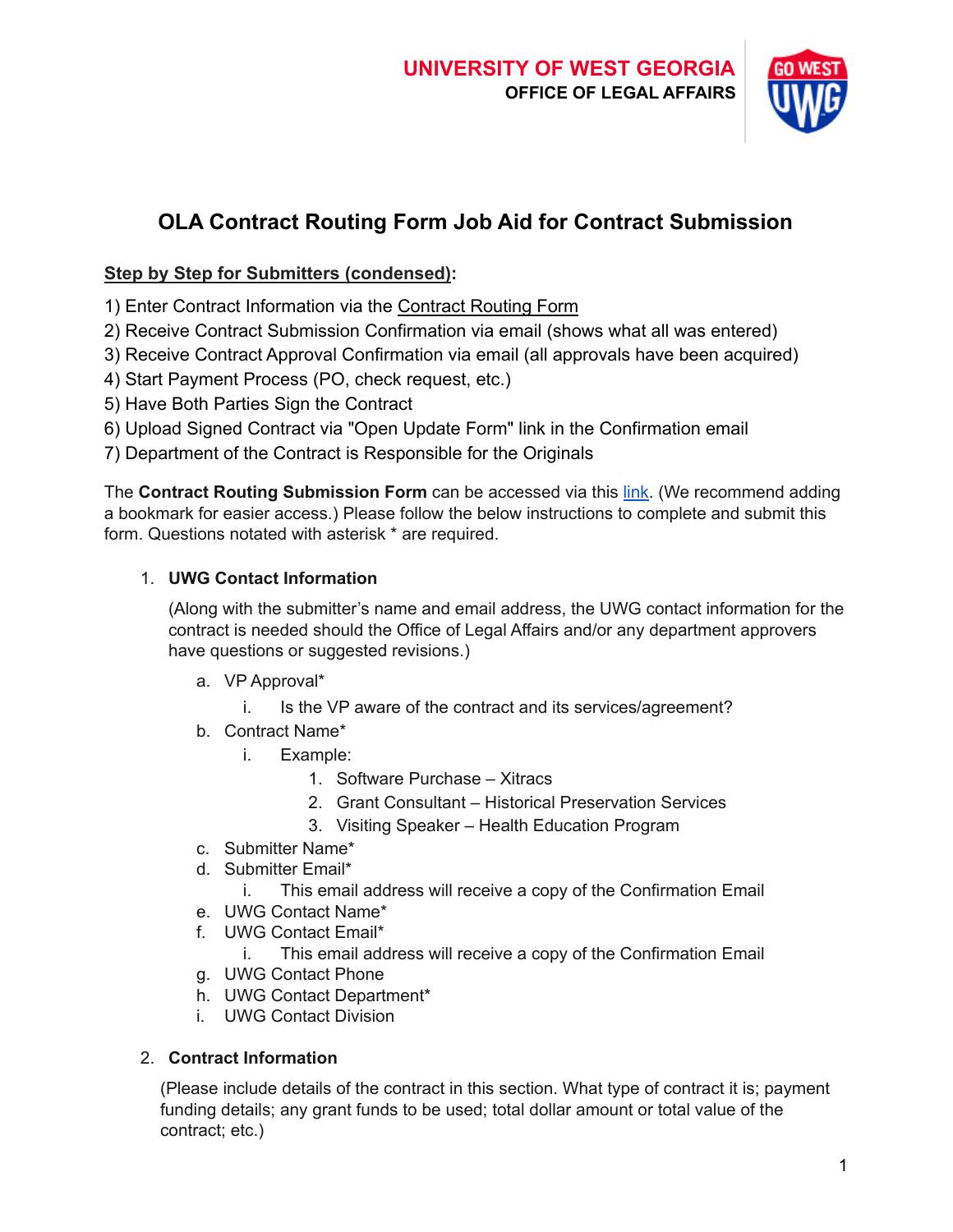- a. Type of Contract\*
	- i. This is a multi-selection question, so Please Select All That Apply
	- ii. Examples:
		- 1. Consultant Services
		- 2. Purchase of Goods
		- 3. MOU/MOA
		- 4. Registration
	- iii. If the type of contract you are submitting is not listed, please select Other and describe the contract in the next question
- b. Contract Type (Other)
	- i. If the Contract Type list in the previous question did not include the type of contract you are trying to submit, please list details here
- c. Contract Description/Purpose (Short Answer)\*
	- i. Please describe in short, the main details of the contract
- d. Contract Term
	- i. Annual Contract (12 months)
	- ii. Short Engagement Month to Month etc.
	- iii. Please provide an anticipated start and end date if applicable
- e. Contract Is
	- i. New
	- ii. Renewal of an existing contract (please attach the original)
	- iii. Amendment to an existing contract (please attach the original)
- f. Payments To/From
	- i. From/To where will funding be allocated/received for this contract
- g. Are Grant Funds Involved?\*
	- h. Yes/No
- i. Funding Source Account Name
	- i. Example:
		- 1. Department Name
		- 2. Student organization Name
		- 3. Foundation Account Name
		- 4. Grant Name
		- 5. E&G, Auxiliary, Student Fees, etc.
- i. Funding Source Account Number
	- i. If a UWG account is to be used please provide:
		- 1. Fund-Dept. ID-Program-Class
- j. Contract Dollar Amount Total\*
	- i. Total dollar value of the contract
- k. Description of Services/Goods to be Purchased
	- i. If any goods or services are to be purchased, please provide a short description/details of the purchase.
	- ii. If contract is not related to the purchase of goods/services, please type N/A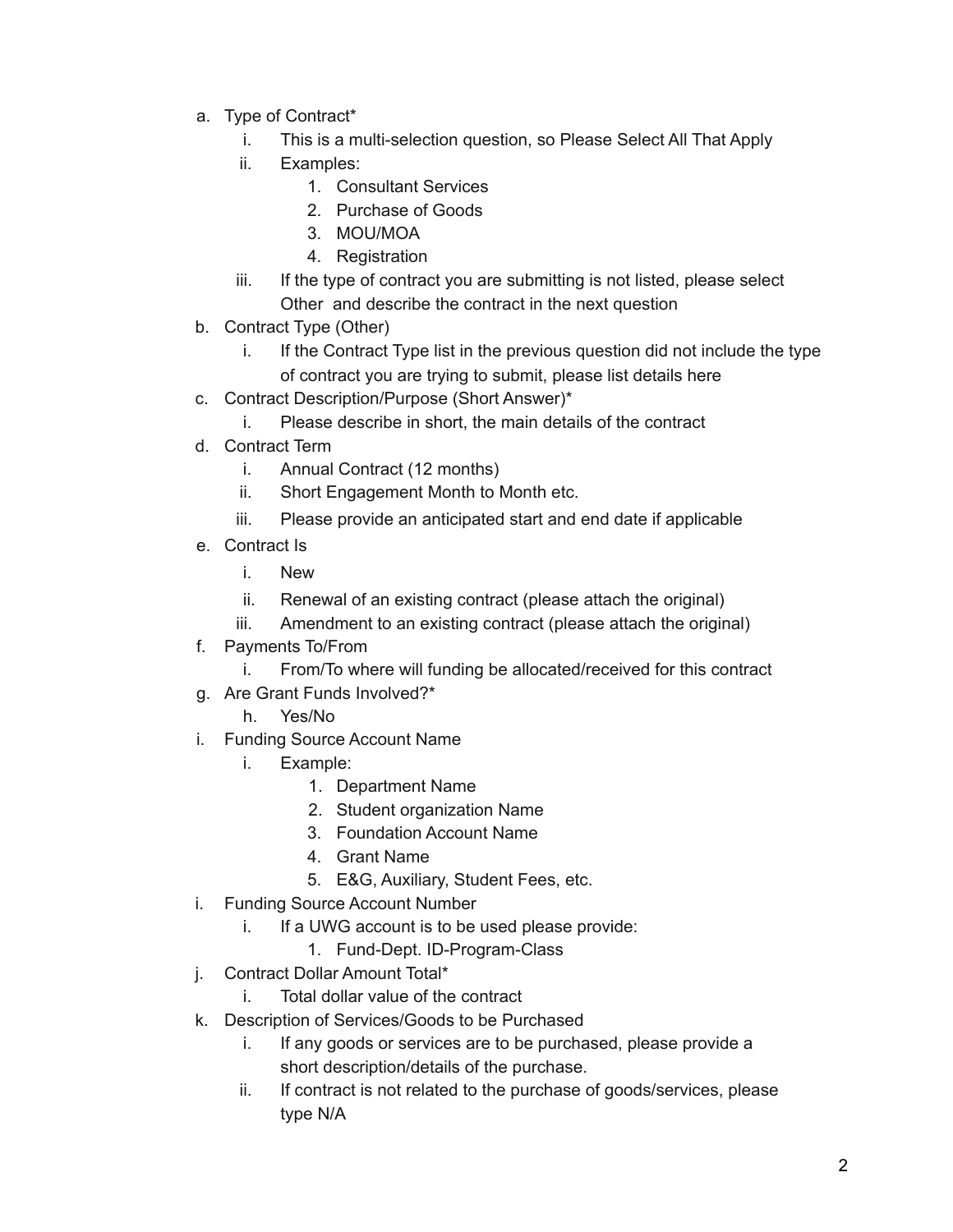#### 3. **Company's Information**

(Please provide the details of the Company/Organization/Supplier/Other Party.)

- a. Company Name
- b. Company Address
- c. Company Point of Contact Name
- d. Company Point of Contact Phone
- e. Company Point of Contact Email
- f. Company Technical Point of Contact (if applicable)
	- i. Name
	- ii. Phone
	- iii. Email

## 4. **Contract Data Sharing Information**

(If the contract includes any type of data sharing information related to proprietary information, export controlled information, or if any foreign nationals are involved, if applicable, please provide that information in this section. If the contract does not included any data sharing information, please leave this section blank)

- a. Will you be disclosing and/or receiving proprietary information?\*
	- i. Proprietary Information means confidential or proprietary information, knowledge or data concerning the UWG's/Company's businesses, strategies, operations, financial affairs, organizational matters, personnel matters, budgets, business plans, marketing plans, studies, policies, procedures, products, ideas, processes, software systems, trade secrets and technical know-how, and other information regarding the business of UWG/Company. This includes information related to FERPA and HIPAA.
- b. Non-Confidential Description of the subject matter or project name.
	- i. Please provide a short description of the project leaving out any confidential or proprietary information.
- c. Are you going to disclose and/or receive export-controlled information?
	- i. Export-controlled information or material is any information or material that cannot be released to foreign nationals or representatives of a foreign entity, without first obtaining approval.
- d. Will any HIPAA information be shared as part of the contract?
	- i. The Health Insurance Portability and Accountability Act of 1996 (HIPAA) is a federal law that requires the creation of national standards to protect sensitive patient health information from being disclosed without the patient's consent or knowledge.
		- 1. Will any medical information be shared in this contract?
- e. Will any FERPA information be shared as part of the contract?
	- i. The Family Educational Rights and Privacy Act (FERPA) (20 U.S.C. § 1232g; 34 CFR Part 99) is a Federal law that protects the privacy of student education records.
		- 1. Will any student education records/information be shared in this contract?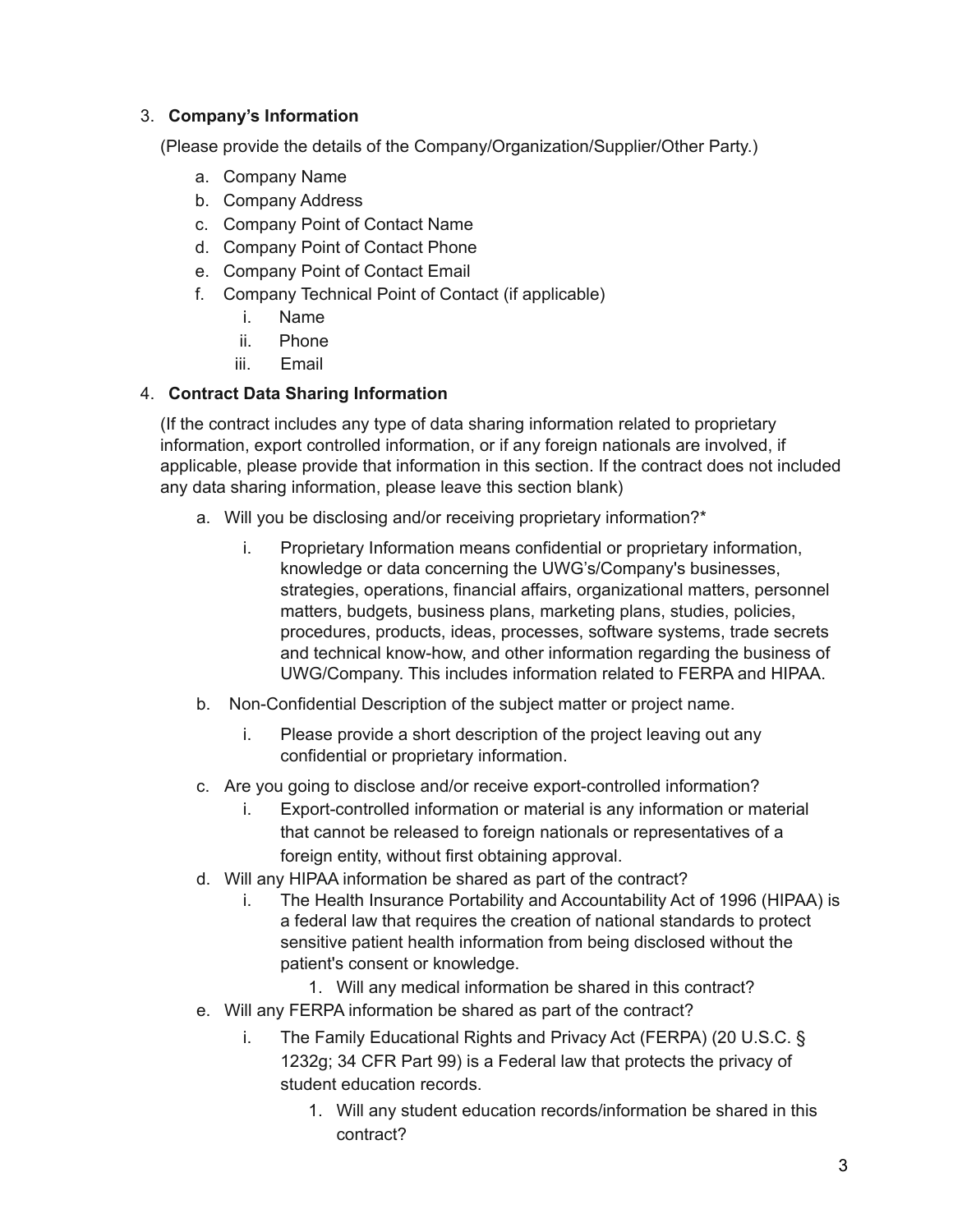- f. Are there any foreign nationals working on this project?
- g. Estimated date when you expect the exchange of proprietary information will begin:
- h. Estimated timeframe when you expect the exchange of proprietary information will cease:
- i. Estimated length of time the proprietary information should be protected:

## 5. **Additional Considerations**

- a. Is this for an event on campus where an external 3rd party will be providing food on campus? (Student event, Camps/Conference, Food Truck event, etc.)
- b. Does the contract involve the use of UWG Logos or proprietary marks?
	- i. All UWG logos and trademarks are owned by the University and any use of these logos or trademarks will need to be approved by UCM.
	- ii. Example:
		- 1. Use of logos in advertising
		- 2. Use of logos for promotional items
- c. Is the Company on the approved Trademark Approval list?
	- i. If you answered yes to the previous questions, and you know that the Company has paid the Trademark fee which allows the Company to use UWG logos and trademarks, please indicate yes or no. If this question is not applicable, please choose N/A.
- d. Will Credit Card payments be processed utilizing this software or service?
	- i. If you answer Yes to this you are indicating that the software/system you intend to contract with will be used to accept payments for or on behalf of UWG. Answering Yes to this question will require additional review and documentation to be provided to the UWG PCI (Payment Card Industry) Committee.
	- ii. This refers to the Payment Card Industry (PCI) requirements that UWG has to be compliant with when accepting payments.
	- iii. Examples:
		- 1. Contract is for a Software that involves accepting online registration payments.
		- 2. Contract is for an Orientation platform that involves accepting online payments.
- e. Does the contract include the purchase of new furniture involving cubicles?
- f. Will any services be provided on the UWG Campus as part of this contract?
- g. Will any services involve student interaction as part of this contract?
- h. Does the contract involve study abroad (international) or study away (domestic)?
- i. Will the total cost of the purchase (non-construction related) be more than \$24,999.99?
	- i. Per State Statutes and Department of Administrative Services (DOAS) any purchase of goods/services above \$24,999.99, that is not considered an exempt purchase, is subject to the competitive bidding requirements.
	- ii. If a yes is answered to this question, Purchasing may have to assist and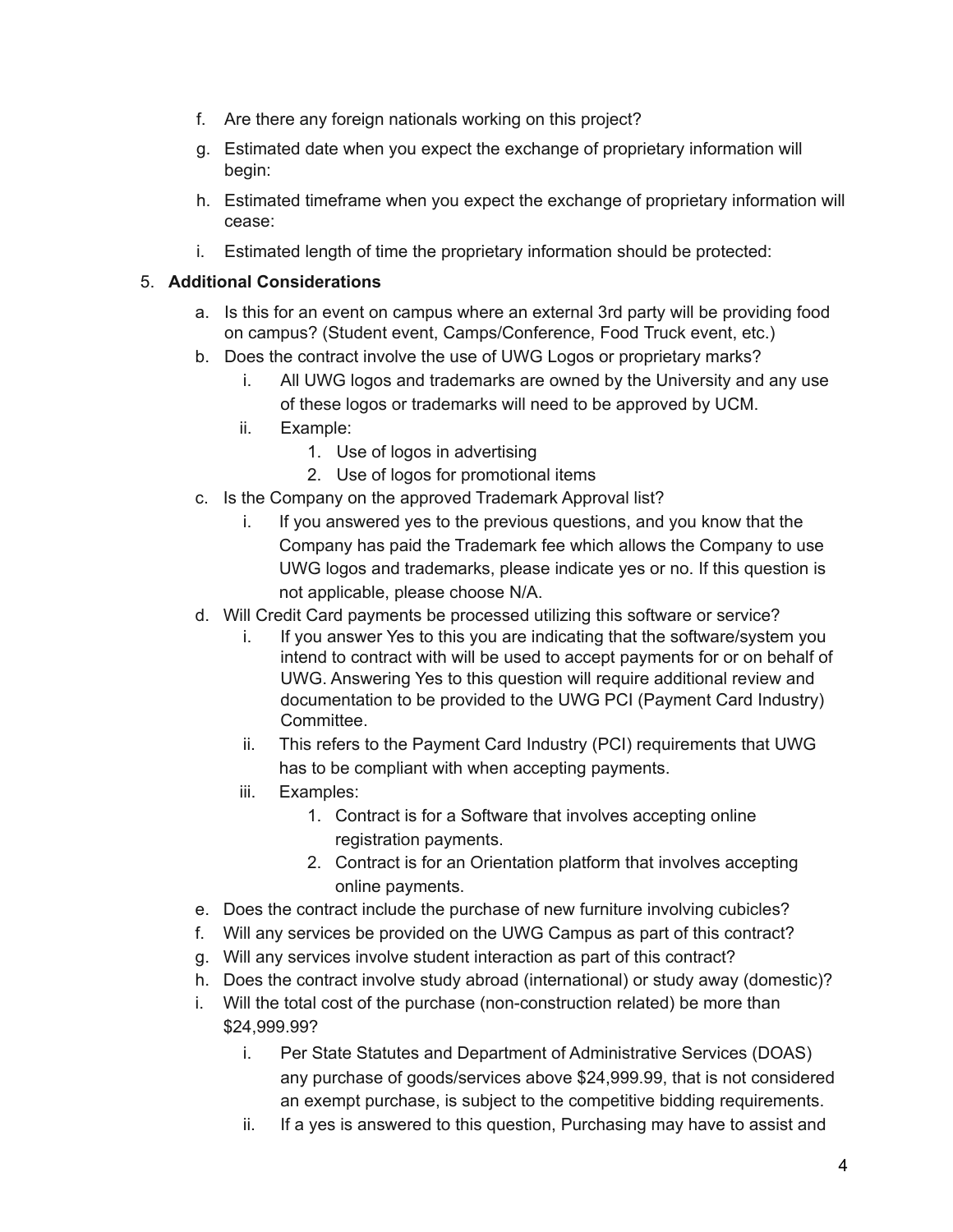conduct and competitive solicitation.

- j. Has funding been encumbered on a Purchase Order?
	- i. If this is a purchase of goods/services and a requisition has not yet been entered in ePro, please do so, this is so the procurement process can occur simultaneously as the contract routing process.
- k. Will items be offered for resale as a result of this contract?
	- i. Does this contract involve the sale of any goods or services?
		- 1. Example:
			- a. Food
			- b. Retail Items
- l. If Company is providing services on campus, have they provided a Certificate of Insurance?
	- i. If yes, please attach them with your contract.
- m. If Company is providing services of \$2,500.00 or more have they provided an executed, notarized eVerify Affidavit?
	- i. If yes, please attach together with your contract.
	- ii. eVerify is a Federal Law and Mandated by the State of Georgia.
	- iii. eVerify is a web-based system that allows enrolled employers to confirm the eligibility of their employees to work in the United States.
	- iv. If you hold a public contract, which is a contract with a city, county, the state, a school board, etc. a notarized eVerify affidavit is required to be provided.
	- v. If the Company is an individual with no other employees, a copy of their Driver's License can be accepted in lieu of a notarized affidavit.

#### 6. **Submitter Acknowledgement**

- a. Contract Attachment
	- i. Please attach an electronic copy of the contract together with any applicable supporting documentation.
	- ii. More than one file can be attached to the submission.
		- 1. Example:
			- a. Certificate of Insurance
			- b. Notarized eVerify
			- c. Original contract (if renewal or amendment)
			- d. Third-Party Agreement

## 7. **After Contract Submission**

- a. Once the contract is submitted, depending on the details of the submission, it will route to applicable areas for approval such as Purchasing, ITS, UCM etc.
- b. If the contract needs any revisions the department is responsible for 1) making the changes to the contract, 2) sending the revised contract to the outside party for their review, and 3) uploading the revised contract to the system.
- c. When all required departments have reviewed and approved, the contract is then reviewed by OLA.